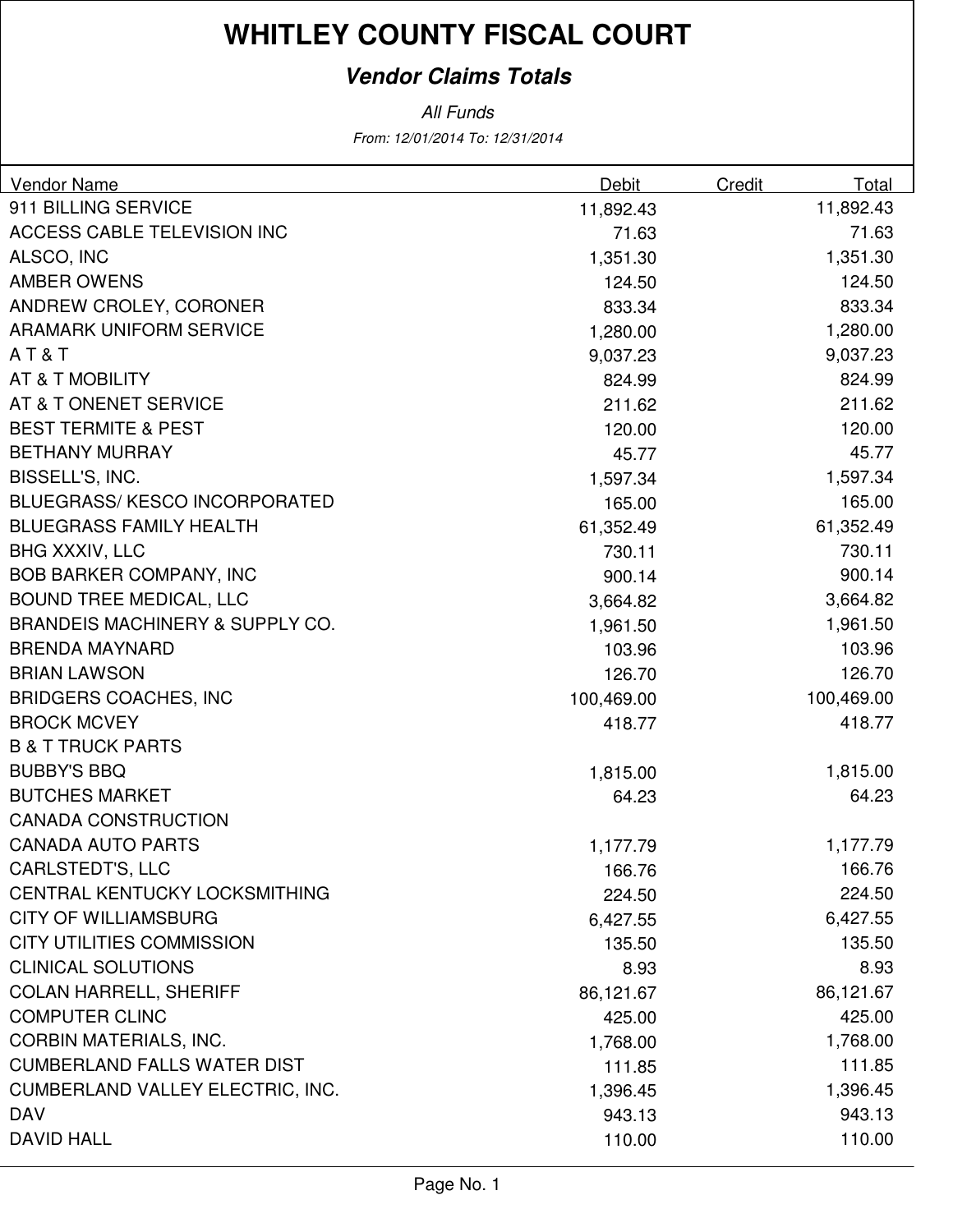#### **Vendor Claims Totals**

From: 12/01/2014 To: 12/31/2014 All Funds

| Vendor Name                         | Debit     | Credit | Total     |
|-------------------------------------|-----------|--------|-----------|
| <b>DAVID OWENS</b>                  | 249.08    |        | 249.08    |
| D C ELEVATOR COMPANY, INC.          | 1,229.00  |        | 1,229.00  |
| DELTA DENTAL OF KENTUCKY            | 1,762.12  |        | 1,762.12  |
| DELTA NATURAL GAS CO., INC.         | 3,567.38  |        | 3,567.38  |
| DETROIT SALT COMPANY LLC            | 5,069.61  |        | 5,069.61  |
| <b>DISH NETWORK</b>                 | 203.00    |        | 203.00    |
| <b>FAMILY DOLLAR STORE</b>          | 470.20    |        | 470.20    |
| <b>DOVE DESIGNS</b>                 | 1,914.40  |        | 1,914.40  |
| <b>DUGGERS SEPTIC CLEANING</b>      | 200.00    |        | 200.00    |
| <b>ELLIS SANITATION</b>             |           |        |           |
| ELLISON'S SANITARY SUPPLY CO., INC. | 751.34    |        | 751.34    |
| EMCON HOME GUARD, INC.              | 1,590.00  |        | 1,590.00  |
| <b>EVELYN McCULLAH</b>              | 208.86    |        | 208.86    |
| <b>EZ COUNTRY</b>                   | 510.00    |        | 510.00    |
| <b>FAULKNER AND TAYLOR</b>          | 21.40     |        | 21.40     |
| <b>FIRST BANKCARD</b>               | 1,544.78  |        | 1,544.78  |
| <b>FLEETONE</b>                     | 7,548.86  |        | 7,548.86  |
| GAMESTOP, INC.                      | 50.00     |        | 50.00     |
| G & C SUPPLY CO. INC.               | 866.84    |        | 866.84    |
| G & S TIRE INC.                     | 69.03     |        | 69.03     |
| E.J. HAAR                           | 1,395.00  |        | 1,395.00  |
| <b>HARDEE'S</b>                     | 106.89    |        | 106.89    |
| HARDEE'S FOOD SYSTEMS, INC          | 128.00    |        | 128.00    |
| HARP ENTERPRISES, INC.              | 23,896.94 |        | 23,896.94 |
| <b>HARVEY ALDER</b>                 | 80.23     |        | 80.23     |
| H & H GENERAL CONTRACTING           | 49.00     |        | 49.00     |
| HINKLE CONTRACTING COMPANY LLC      | 14,581.18 |        | 14,581.18 |
| <b>HOBART CORP</b>                  | 510.82    |        | 510.82    |
| <b>HOLSTON GASES</b>                | 2,717.13  |        | 2,717.13  |
| HOLT EQUIPMENT, CO.                 | 80.00     |        | 80.00     |
| HUMANA HEALTH PLAN INC              | 292.40    |        | 292.40    |
| <b>HOMETOWN IGA #57</b>             | 439.07    |        | 439.07    |
| INTERESTATE BILLING SERVICE, INC.   | 480.32    |        | 480.32    |
| <b>JEFFREY L. GRAY</b>              | 942.00    |        | 942.00    |
| <b>JESSICA JONES</b>                | 222.69    |        | 222.69    |
| JR HOE & SONS INC                   | 134.00    |        | 134.00    |
| K A C O ALL LINES FUND              | 54,213.21 |        | 54,213.21 |
| <b>KACO LEASING TRUST</b>           | 1,632.08  |        | 1,632.08  |
| KACO WORKERS COMPENSATION FUND      | 37,153.51 |        | 37,153.51 |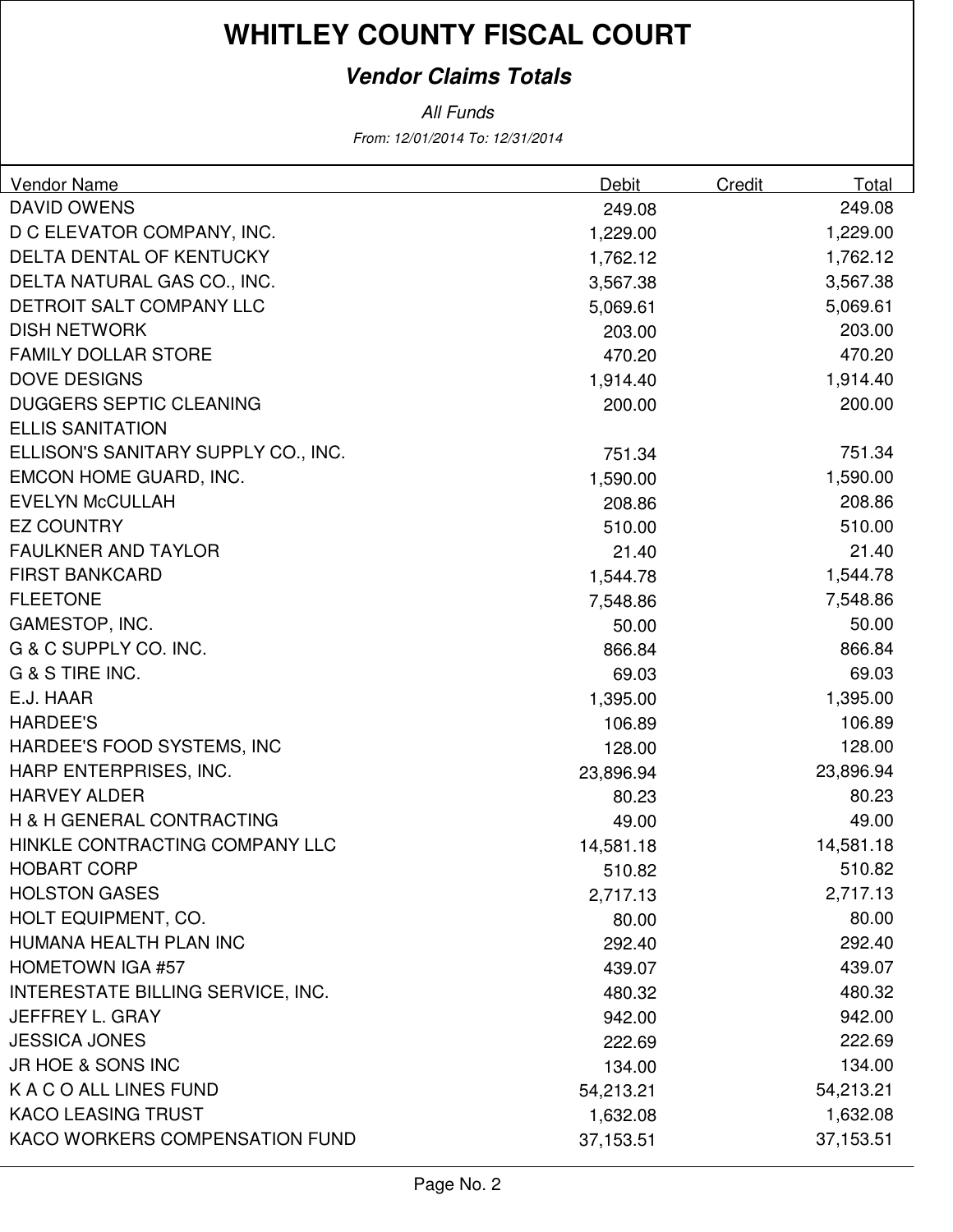#### **Vendor Claims Totals**

All Funds

From: 12/01/2014 To: 12/31/2014

| Vendor Name                       | Debit     | Credit | Total     |
|-----------------------------------|-----------|--------|-----------|
| KAY SCHWARTZ, COUNTY CLERK        | 21.00     |        | 21.00     |
| <b>KCJEA</b>                      |           |        |           |
| <b>KCJEA/KMCA</b>                 | 525.00    |        | 525.00    |
| KELLWELL FOOD MANAGEMENT          | 23,061.96 |        | 23,061.96 |
| <b>KELLY HARRISON</b>             | 102.65    |        | 102.65    |
| <b>KEN MOBLEY, JAILER</b>         | 431.10    |        | 431.10    |
| KU                                | 11,448.89 |        | 11,448.89 |
| <b>KEVIN WILLIFORD</b>            | 3,800.00  |        | 3,800.00  |
| <b>KIMBELL MIDWEST</b>            | 583.40    |        | 583.40    |
| KNOX COUNTY UTILITIES COMMISSION  | 353.29    |        | 353.29    |
| <b>KY SPRING WATER</b>            | 624.81    |        | 624.81    |
| <b>KENTUCKY STATE TREASURER</b>   | 2,206.00  |        | 2,206.00  |
| <b>LEANELL FOLEY</b>              | 46.64     |        | 46.64     |
| LIDA J. POWERS                    | 656.58    |        | 656.58    |
| <b>LONDON RADIO SERVICE</b>       | 545.90    |        | 545.90    |
| <b>LYKINS OIL COMPANY</b>         | 13,956.43 |        | 13,956.43 |
| MED TECH RESOURCE, LLC            | 1,764.38  |        | 1,764.38  |
| MOUNTAIN CLASSIC SCHOLARSHIP FUND | 1,000.00  |        | 1,000.00  |
| <b>M.R. TRANSMISSIONS</b>         | 4,247.00  |        | 4,247.00  |
| NI GOVERNMENT SERVICES, INC.      | 78.91     |        | 78.91     |
| <b>NORVEX SUPPLY</b>              | 3,023.96  |        | 3,023.96  |
| PAGE, WOLFBURG & WIRTH, LLC       | 40.00     |        | 40.00     |
| PATTERSON CREEK VFD               | 200.00    |        | 200.00    |
| POFF CARTING SERVICE              | 4,921.68  |        | 4,921.68  |
| PREFERRED LAB SERVICE             | 700.00    |        | 700.00    |
| PREWITT FARM SUPPLY               | 720.00    |        | 720.00    |
| <b>QUALITY CARE AUTO SERVICE</b>  | 2,756.66  |        | 2,756.66  |
| <b>QUILL CORPORATION</b>          | 614.67    |        | 614.67    |
| <b>RADIO SHACK</b>                | 457.90    |        | 457.90    |
| <b>AMERCIAN RED CROSS</b>         | 2,500.00  |        | 2,500.00  |
| <b>SABRINA ALSIP</b>              | 32.94     |        | 32.94     |
| <b>J.A. SEXAUER</b>               | 704.18    |        | 704.18    |
| <b>SHELIA NORMAN</b>              | 465.55    |        | 465.55    |
| SIGNAL 9 TECHNOLOGIES, LLC        | 2,669.70  |        | 2,669.70  |
| <b>SMITH'S TOWING SERVICE</b>     | 150.00    |        | 150.00    |
| SOUTHEASTERN EMERGENCY EQUIP.     | 29.85     |        | 29.85     |
| SOUTHEASTERN KY MAINTENANCE       | 75.00     |        | 75.00     |
| <b>SOUTHERN HEALTH PARTNERS</b>   | 20,551.40 |        | 20,551.40 |
| STERICYCLE, INC.                  | 2,389.70  |        | 2,389.70  |